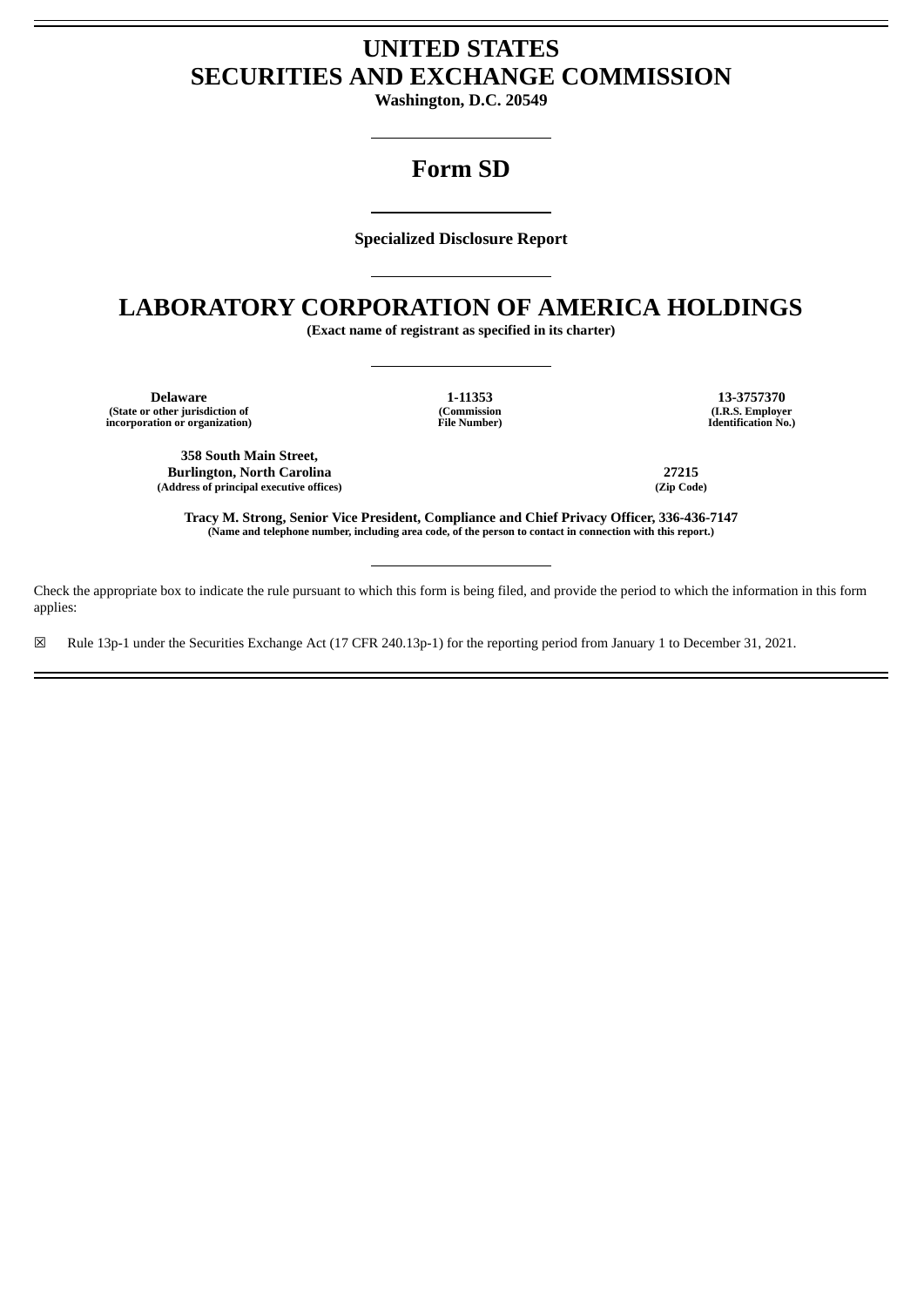#### **Section 1 – Conflict Minerals Disclosure**

#### **Item 1.01 Conflict Minerals Disclosure and Report Conflict Minerals Disclosure**

This Form SD of Laboratory Corporation of America® Holdings and its consolidated subsidiaries (the "Company") is filed pursuant to Rule 13p-1 under the Securities Exchange Act of 1934, as amended (the "Rule"), for the year ended December 31, 2021.

The Rule requires disclosure of certain information when a company manufactures, or contracts to manufacture, products for which minerals specified in the Rule are necessary to the functionality or production of those products. The specified minerals are cassiterite, columbite-tantalite, wolframite and gold, including their derivatives, which are limited to tin, tantalum and tungsten ("3TG"). The "Covered Countries" for the purposes of the Rule are the Democratic Republic of the Congo, the Republic of the Congo, the Central African Republic, South Sudan, Uganda, Rwanda, Burundi, Tanzania, Zambia and Angola.

The Company determined that in the period beginning January 1, 2021 through December 31, 2021, the Company manufactured, or contracted to manufacture, a product for which 3TG are necessary to the functionality or production of the product. As a result of this determination, the Company conducted a good faith reasonable country of origin inquiry (the "RCOI") regarding the 3TG in its product. The RCOI was reasonably designed to determine whether the 3TG found in the product originated in the Covered Countries or are from recycled or scrap sources. Based on the RCOI, the Company determined that it has no reason to believe that the necessary 3TG used in its product may have originated in the Covered Countries.

The elements of the Company's RCOI were: the identification of the suppliers of the 3TG contained in the product; data collection; and the assessment to determine whether further due diligence was required.

- *Identification of the suppliers:* The Company identified the direct supplier and upstream supplier of the 3TG contained in the Company's product (the "Covered Suppliers").
- *Data collection:* To collect information on the 3TG contained in the Company's product, the Company prepared a questionnaire which requested information on the origin of the 3TG, including (i) whether the 3TG originated in the Covered Countries, (ii) whether the 3TG came from recycled or scrap sources and (iii) whether the 3TG was sourced from other upstream suppliers (the "Questionnaire"). The Company sent the Questionnaire to the direct supplier and also requested that the direct supplier send the Questionnaire to the upstream supplier of the 3TG in its supply chain. The Company received responses from the Covered Suppliers.
- *Assessment:* Responses from the Covered Suppliers were reviewed by the Company to assess the adequacy of such responses.

The responses that the Company received from the Covered Suppliers indicated that there was no reason to believe that the 3TG supplied to the Company originated in the Covered Countries.

Based on the data collected by the Company through the RCOI, the Company has no reason to believe that the necessary 3TG used in its product manufactured between January 1, 2021 and December 31, 2021 may have originated in the Covered Countries. Accordingly, the Company determined that no additional due diligence measures were required to be taken.

This information is publicly available at: https://ir.labcorp.com/static-files/ff140cd7-312c-438f-a5b8-6fb5fd9f2c0e.